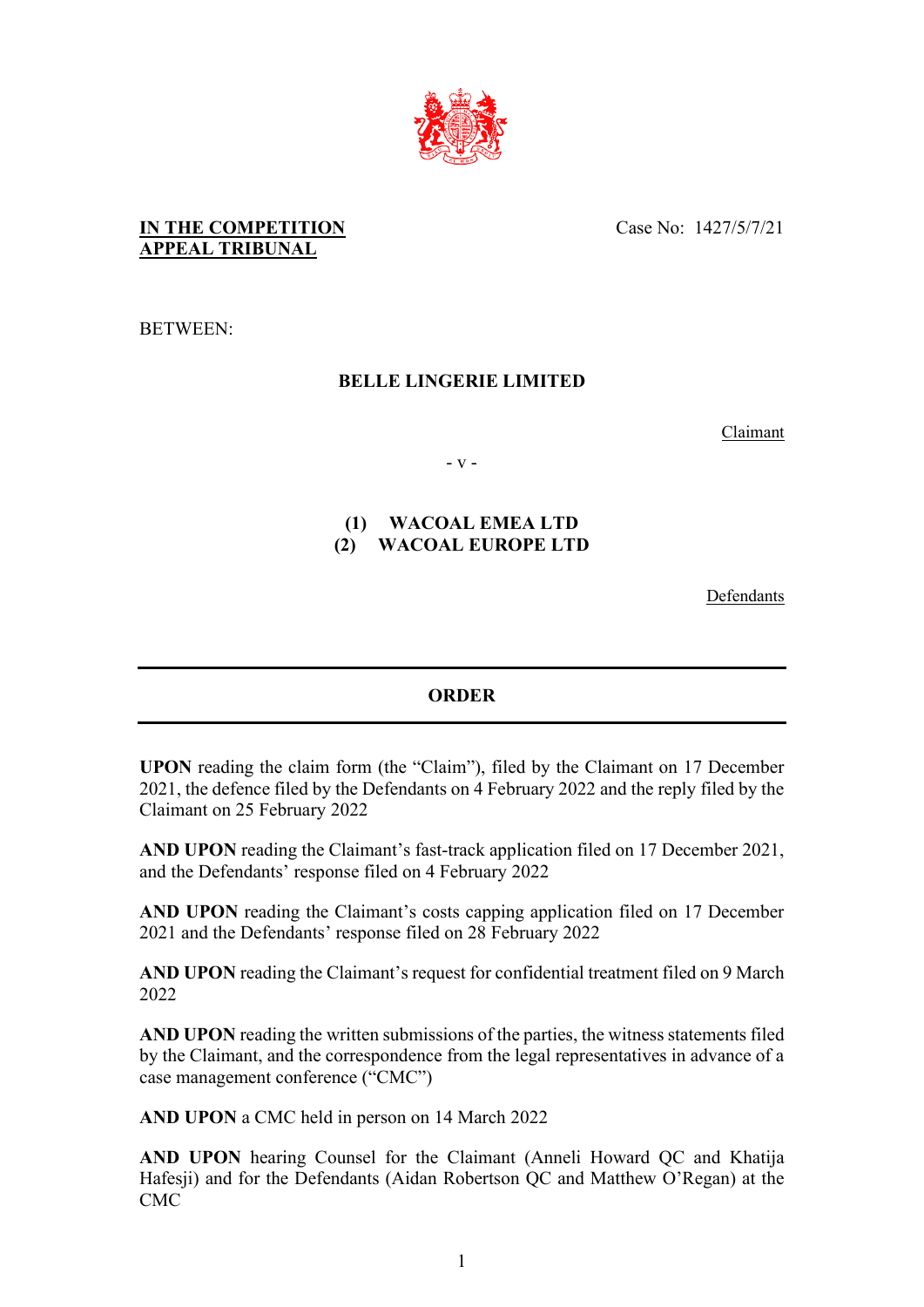### **IT IS ORDERED THAT:**

### **Forum**

1. Pursuant to Rules 52 and 18 of the Tribunal Rules, the forum for the proceedings shall be England and Wales.

### **Confidentiality**

- 2. The parties shall identify documents and any parts of their statements of case, witness statements and expert reports which contain confidential information within paragraph 1(2) of Schedule 4 to the Enterprise Act 2002, the disclosure of which would or might cause significant harm to an undertaking or person ("Confidential Information") and agree a suitable mechanism to avoid the risk of inadvertent disclosure or reading out of those documents or parts aloud in Court.
- 3. Any dispute between the parties as to whether a particular document, statement of case, witness statement or expert report, or part thereof, contains Confidential Information shall be referred to the Tribunal and be determined on the papers without a hearing (unless the Tribunal directs otherwise).

### **Split Trial**

- 4. There shall be a split trial of the issues in these proceedings comprising:
	- (a) A Phase 1 Trial dealing with issues of liability, theory of harm and injunctive relief.
	- (b) If required, a Phase 2 Trial dealing with issues of causation, quantum and mitigation of loss, which will be subject to further directions as appropriate in due course.

### **Fast-Track**

5. The Claimant's application for fast-track designation of the Claim is refused for the reasons given by the Tribunal at the CMC and in its separate Ruling.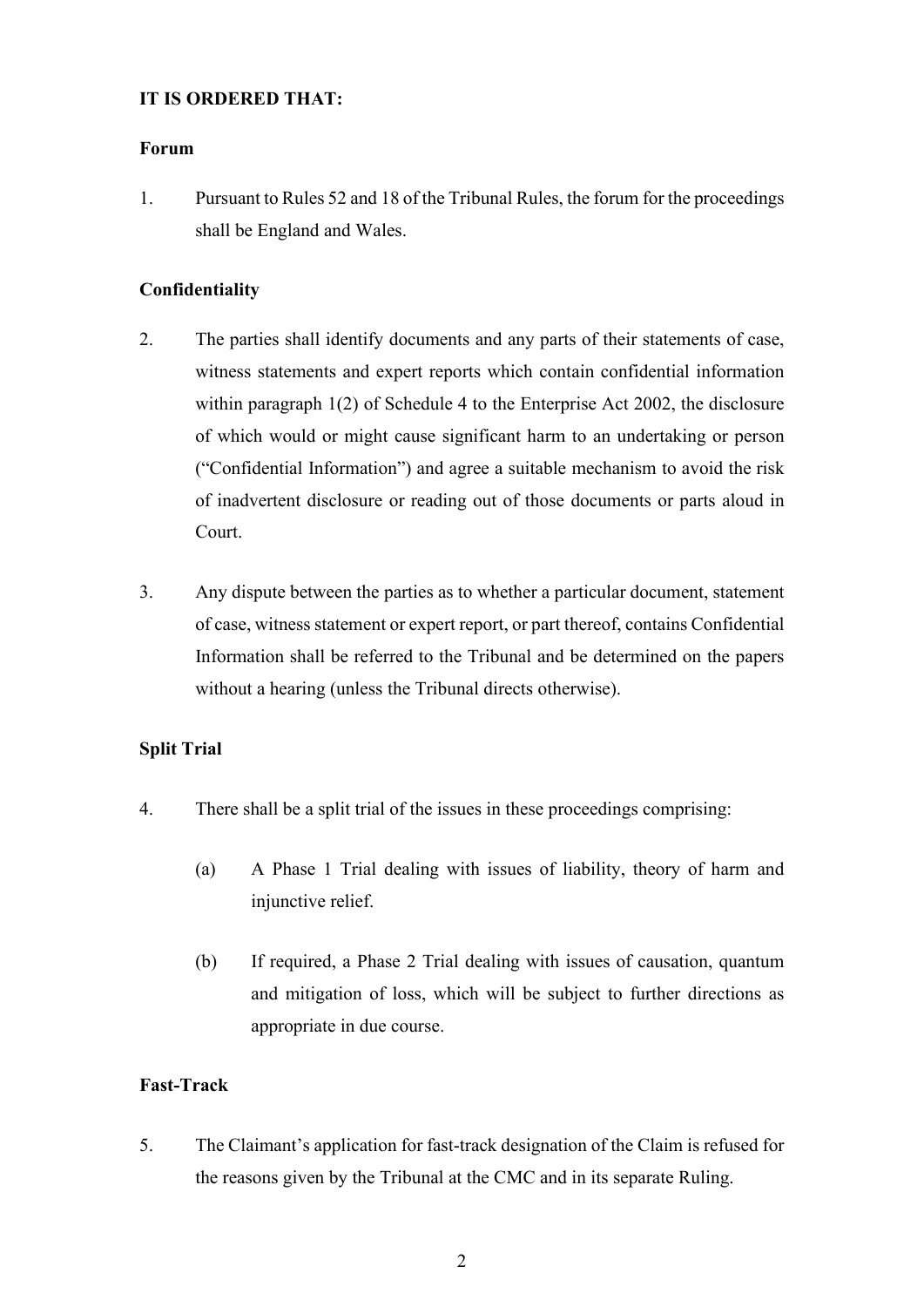### **Costs Management**

- 6. The Claim shall be subject to costs management pursuant to Rule  $53(2)(m)$ .
- 7. The parties shall liaise and agree the format of their respective estimated costs budgets, which are not required to take the form of Precedent H. Such proposed format shall be submitted for approval by the Tribunal by 4pm on 18 March 2022.
- 8. The parties shall, having received the Tribunal's approval of the format for their respective estimated costs budgets, file and serve their respective estimated costs budgets by 4pm on 25 March 2022.
- 9. There shall be a second Costs and Case Management Conference listed on 5 April 2022, with a time estimate of half a day, to determine how the costs of the proceedings are to be managed, including the Claimant's application for a costs capping order.

### **Disclosure**

- 10. By 4pm on 19 April 2022, the parties shall file and serve disclosure reports and electronic disclosure questionnaires.
- 11. By 4pm on 3 May 2022, the parties shall agree a list of further categories of documents and data to be disclosed ("Phase 1 Disclosure").
- 12. By 4pm on 10 May 2022, inspection of the Phase 1 Disclosure shall be given in an electronic format and on an electronic medium to be agreed by the parties.
- 13. Any dispute between the parties as to whether a particular document or particular data or category of document or category of data should be disclosed (or in which phase) shall be referred to the Tribunal and be determined on the papers without a hearing (unless the Tribunal directs otherwise).

#### **Factual Evidence**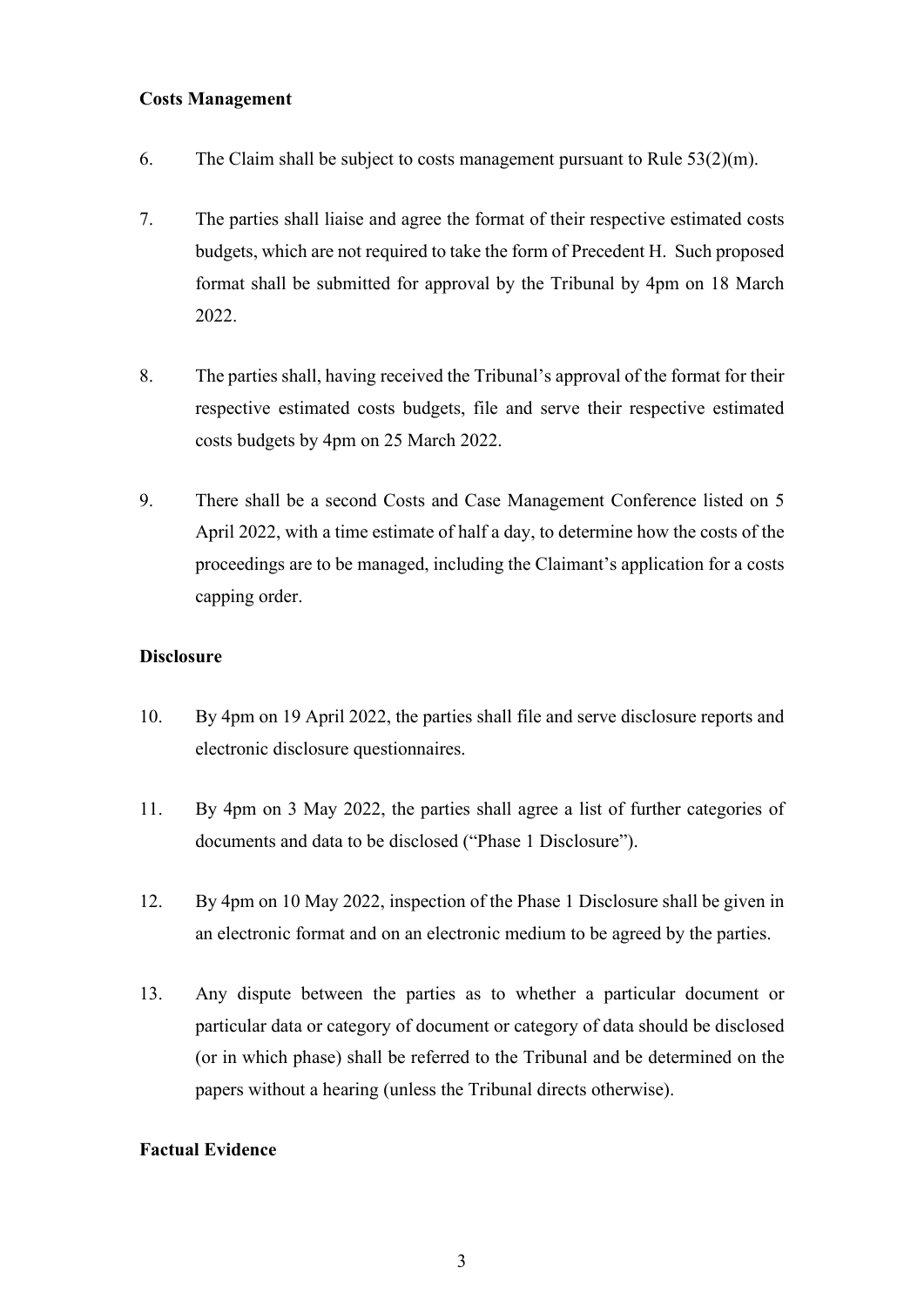- 14. The parties shall file and serve signed statements of witnesses of fact by 4pm on 10 June 2022. Unless otherwise ordered, statements of witnesses of fact shall stand as the evidence of the witness in question at trial.
- 15. The parties shall (if necessary) file and serve reply statements of witnesses of fact by 4pm on 24 June 2022.

### **Industry Experts**

- 16. Permission shall be granted to each party, if advised, to rely on the written evidence of an industry expert at the Phase 1 hearing to explain how listings, rankings, prices and international advertising and/or shipping work on the eBay platform in the UK (ebay.co.uk) and how it relays those listings to the eBay platform in the US (ebay.com).
- 17. By 4pm on 17 June 2022, any party who intends to rely upon the written evidence of an industry expert shall file and serve a signed report from their respective industry expert, addressing the matters set out at paragraph 16 above.
- 18. By 4pm on 1 July 2022, if required, the parties shall each file and serve signed reply expert reports from their respective industry expert.
- 19. The parties' industry experts shall meet, on a without prejudice basis, to discuss their respective reports by no later than 15 July 2022 and shall produce a joint statement of matters agreed and not agreed that shall be filed by 4pm on 27 July 2022.

### **Economic Experts**

20. Permission shall be granted to the parties, if advised and to the extent they consider it necessary, to rely on the written evidence of an economic expert at the Phase 1 hearing to address issues of (i) market definition; (ii) the theory of harm in relation to retail price maintenance and horizontal price coordination (including via the minimum retail prices ("MRPs")) and hardcore online restrictions on passive sales in respect of sales of the Defendants' products in the UK/EU/EEA; (iii) whether the alleged imposition of MRPs pertaining to the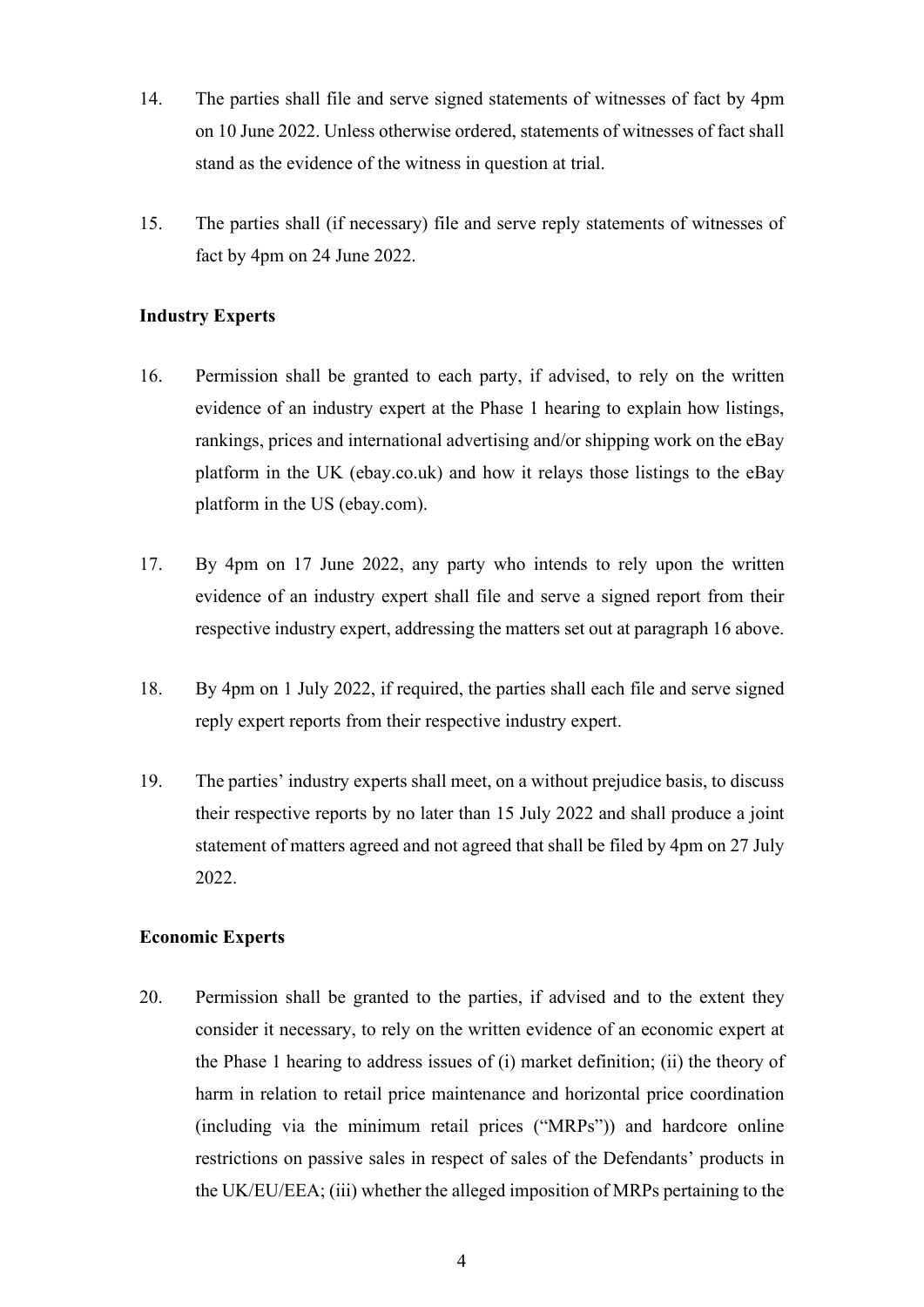advertising of the Defendants' products for sale to consumers in the United States and Canada was capable of having negative effects on competition in the United Kingdom, EU Member States and EEA States and (iv) alleged anticompetitive effects relating to the alleged imposition of the platform ban and its alleged discriminatory application.

- 21. By 4pm on 15 July 2022, any party who intends to rely upon the written evidence of an economic expert shall file and serve a signed expert report from their respective economic expert, addressing the matters set out at paragraph 20 above.
- 22. By 4pm on 29 July 2022, if required, the parties shall each file and serve signed reply expert reports from their respective economic expert.
- 23. The parties' economic experts shall meet, on a without prejudice basis, to discuss their respective reports by no later than 12 August 2022 and shall produce a joint statement of matters agreed and not agreed that shall be filed by 4pm on 24 August 2022.

### **Hearing Bundles**

- 24. The parties shall agree an index for the trial bundle and file the agreed index by 31 August 2022.
- 25. The parties shall liaise with the Tribunal as to the format of the trial bundle (including whether the bundles filed with the Tribunal ought to be electronic and/or hard copy, and the size of any hard copy bundle).
- 26. Trial bundles (in the format(s) required by the Tribunal) shall be filed no later than 4 pm on 5 September 2022.
- 27. Agreed authorities bundles shall be filed by 4pm on 9 September 2022.

#### **Phase 1 Trial Listing and Preparation**

28. The parties are to agree a trial timetable and file it by 31 August 2022.